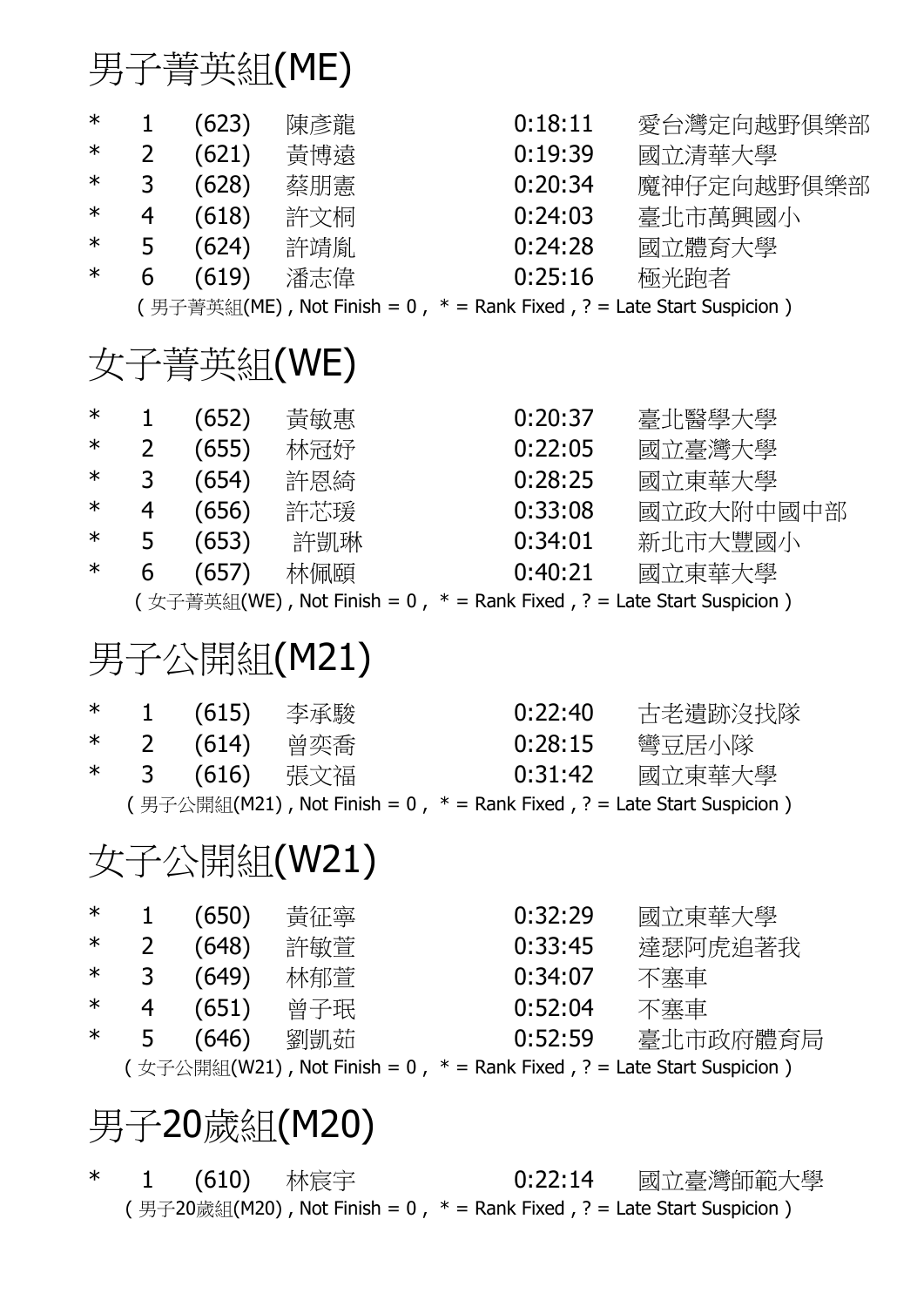# 女子20歲組(W20)

| $\ast$<br>$\ast$<br>$\ast$<br>$\ast$ | $\mathbf{1}$<br>$\overline{4}$ | (635) 梁宇琪<br>2 (640) 鄭淳芸<br>3 (638) 賴迎曦<br>(641) 廖羽菅 | 0:39:52<br>( $\text{\textcircled{x}}\neq-20$ 歲組(W20), Not Finish = 0, $*$ = Rank Fixed, ? = Late Start Suspicion) | 0:23:16<br>0:26:19<br>0:42:12 | 竹北高中<br>臺北市立第一女子高級<br>臺灣大學<br>國立東華大學 |  |  |  |
|--------------------------------------|--------------------------------|------------------------------------------------------|-------------------------------------------------------------------------------------------------------------------|-------------------------------|--------------------------------------|--|--|--|
| 男子18歲組(M18)                          |                                |                                                      |                                                                                                                   |                               |                                      |  |  |  |
| $\star$                              |                                | 1 (609) 何子宏<br>* 2 (608) 陳頎勳                         | (男子18歲組(M18), Not Finish = 0, $*$ = Rank Fixed, ? = Late Start Suspicion)                                         | 0:21:30 永春高中                  | 0:22:26 新竹縣東興國中                      |  |  |  |
| 女子18歲組(W18)                          |                                |                                                      |                                                                                                                   |                               |                                      |  |  |  |
| $\ast$                               |                                | 1 (636) 林玟伶                                          | 0:29:01  竹北高中<br>( 女子18歲組(W18), Not Finish = 0, $*$ = Rank Fixed, ? = Late Start Suspicion)                       |                               |                                      |  |  |  |
| 男子16歲組(M16)                          |                                |                                                      |                                                                                                                   |                               |                                      |  |  |  |
| $\ast$                               | $2^{\circ}$                    | *  1 (605) 楊天筆<br>(607) 吳孟翰                          | (男子16歲組(M16), Not Finish = 0, $*$ = Rank Fixed, ? = Late Start Suspicion)                                         | $0:18:50$ 金門高中                | 0:19:14 新竹定向家族                       |  |  |  |
| 女子16歲組(W16)                          |                                |                                                      |                                                                                                                   |                               |                                      |  |  |  |
| $\ast$<br>$\ast$<br>$\ast$           | 3 <sup>7</sup>                 | (634)  吳孟臻<br>2 (632) 黃郁甯<br>(633) 張馨云               | ( $\text{\textcircled{x}}\neq 16$ 歲組(W16), Not Finish = 0, $*$ = Rank Fixed, ? = Late Start Suspicion)            | 0:22:23<br>0:44:35<br>0:59:43 | 新竹定向家族<br>蘭陽女中<br>蘭陽女中隊              |  |  |  |
| 男子14歲組(M14)                          |                                |                                                      |                                                                                                                   |                               |                                      |  |  |  |
| $\ast$                               | $\mathbf 1$                    | (604) 陳威綦                                            | (男子14歲組(M14), Not Finish = 0, $*$ = Rank Fixed, ? = Late Start Suspicion)                                         | 0:22:48                       | 新竹縣東興國小                              |  |  |  |
| 男子12歲組(M12)                          |                                |                                                      |                                                                                                                   |                               |                                      |  |  |  |
| $\ast$                               | 1                              | (603) 許柏瑞                                            |                                                                                                                   | 0:23:49                       | 臺北市萬興國小                              |  |  |  |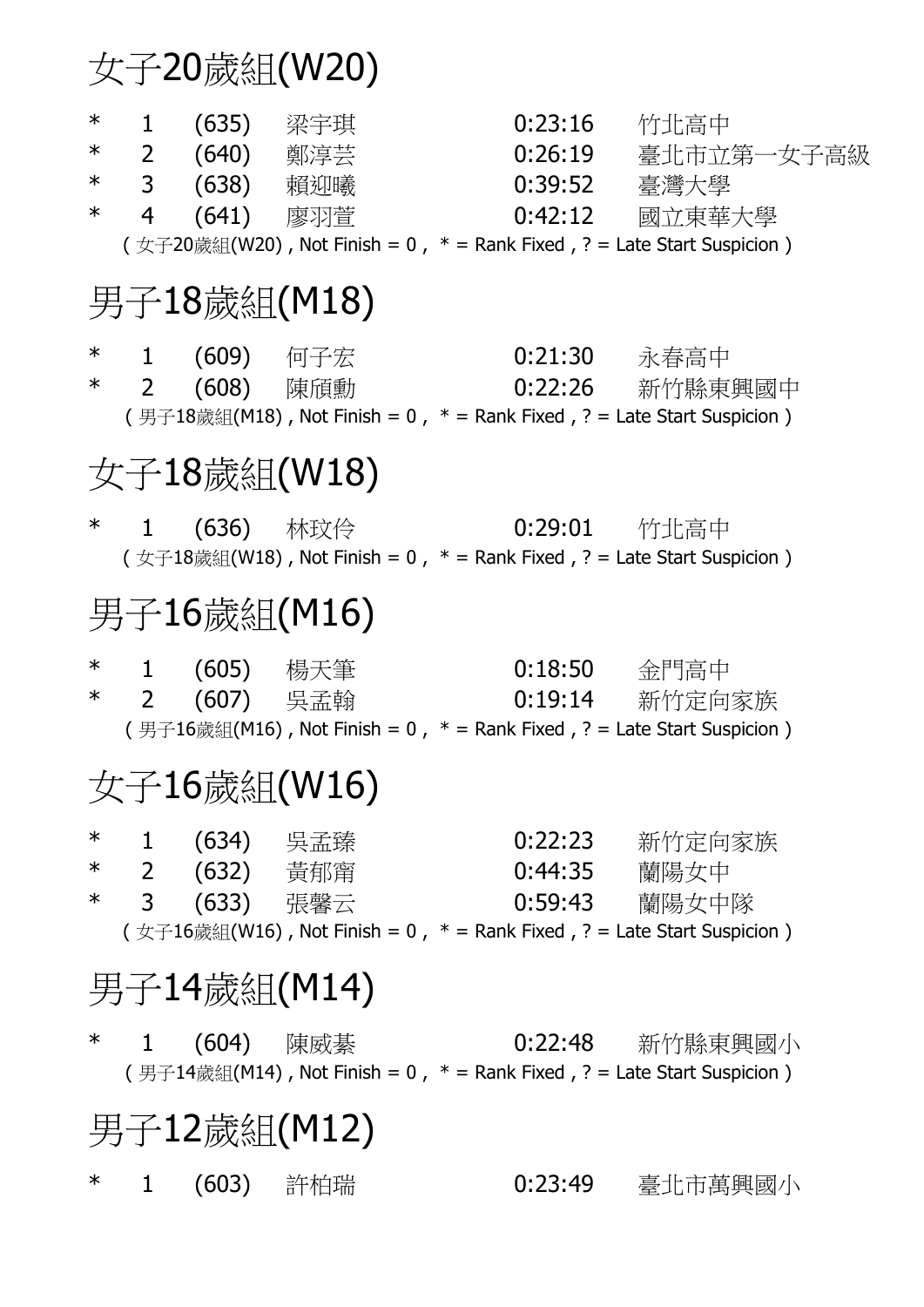\* 2 (602) 許育誠 0:35:46 新竹縣-二重國中定向社 (男子12歲組(M12), Not Finish = 0,  $*$  = Rank Fixed, ? = Late Start Suspicion) 女子12歲組(W12) \* 1 (631) 鍾舒宇 0:34:14 集美國小 (  $\text{\textsterling}}+12$ 歲組(W12), Not Finish = 0,  $*$  = Rank Fixed, ? = Late Start Suspicion) 男子10歲組(M10) \* 1 (601) 王人頡 0:29:49 JDL (男子10歲組(M10), Not Finish = 0,  $*$  = Rank Fixed, ? = Late Start Suspicion) 男子35歲組(M35) (男子35歲組(M35), Not Finish = 0,  $*$  = Rank Fixed, ? = Late Start Suspicion) 女子35歲組(W35) \* 1 (642) 張雅鈺 0:31:07 彎豆居小隊 ( 女子35歲組(W35), Not Finish = 0,  $*$  = Rank Fixed, ? = Late Start Suspicion) 男子50歲組(M50) \* 1 (612) 林招貴 0:24:11 Hong Kong (男子50歲組(M50), Not Finish = 0,  $*$  = Rank Fixed, ? = Late Start Suspicion) 女子50歲組(W50) \* 1 (643) 楊文芬 0:27:22 2022趴趴GO之熟成安<br>\* 2 (644) 侯佳伶 0:28:56 (644) 侯佳仱 0:28:56 ( 女子50歲組(W50), Not Finish = 0,  $*$  = Rank Fixed, ? = Late Start Suspicion) 女子60歳組(W60)

\* 1 (645) 陳翠如 0:56:41 ( 女子60歲組(W60), Not Finish = 0,  $*$  = Rank Fixed, ? = Late Start Suspicion)

# 男子60歲組(M60)

\* 1 (613) 梁功斌 0:55:25 (男子60歲組(M60), Not Finish = 0,  $*$  = Rank Fixed, ? = Late Start Suspicion)